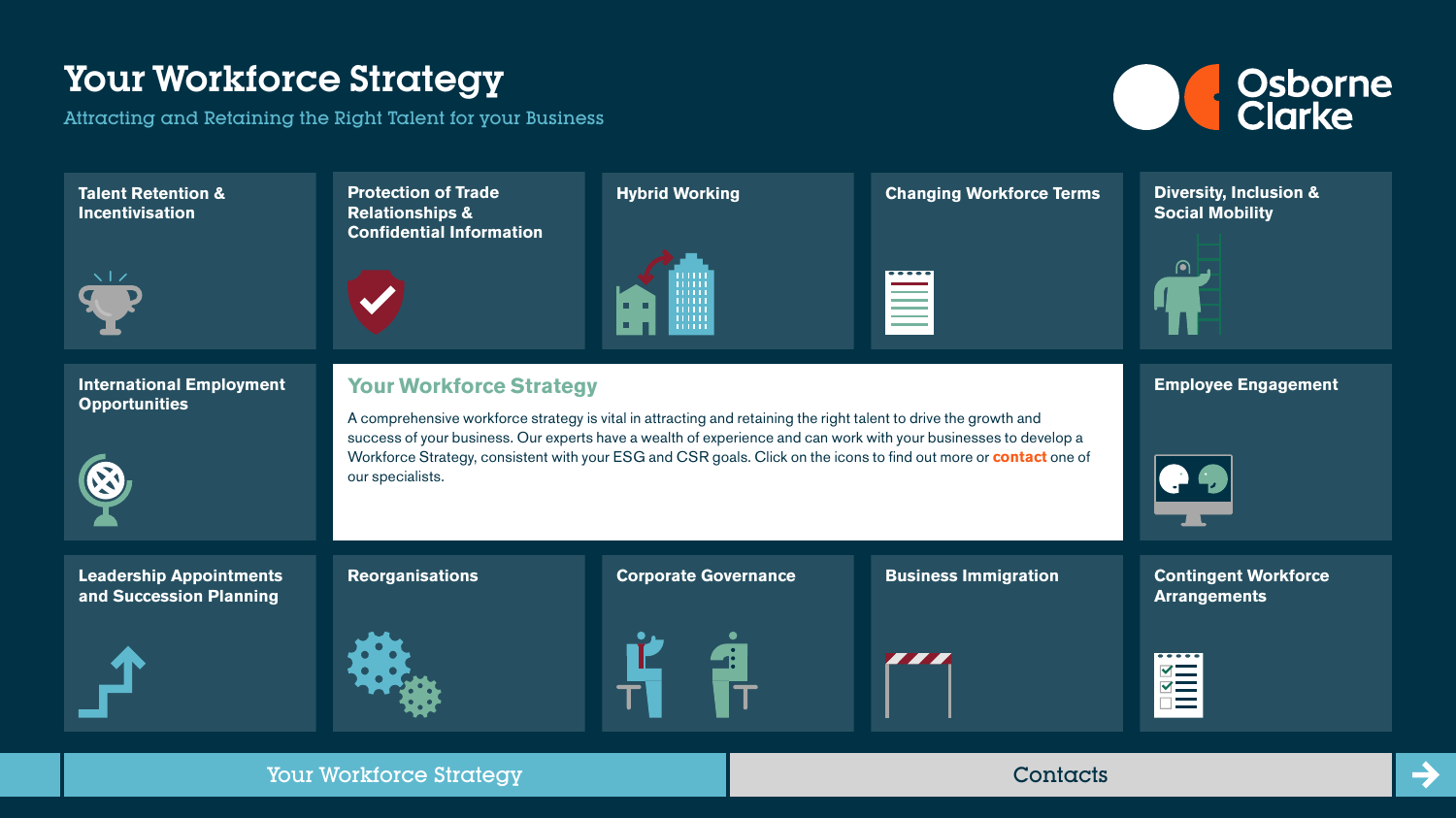

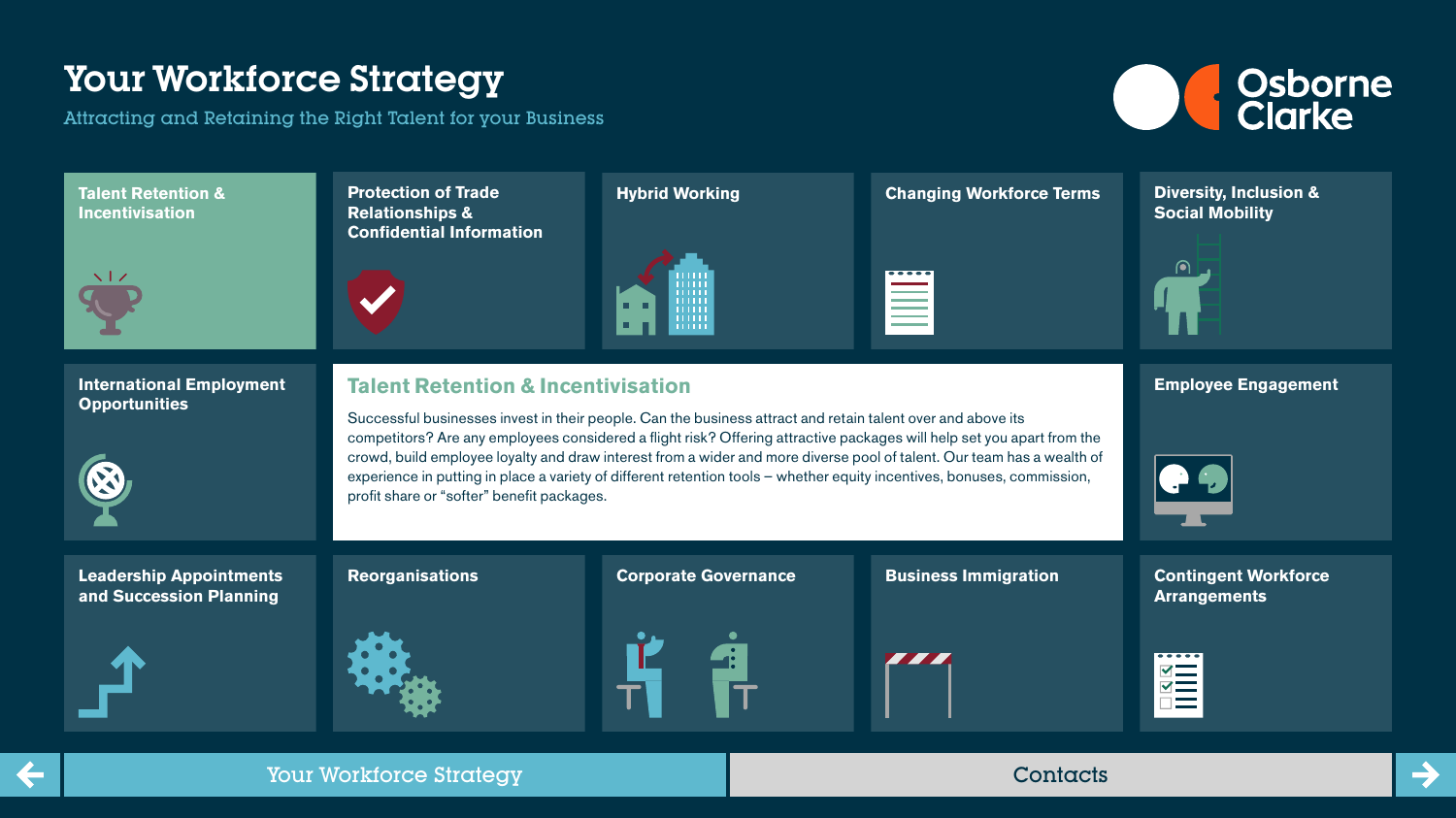

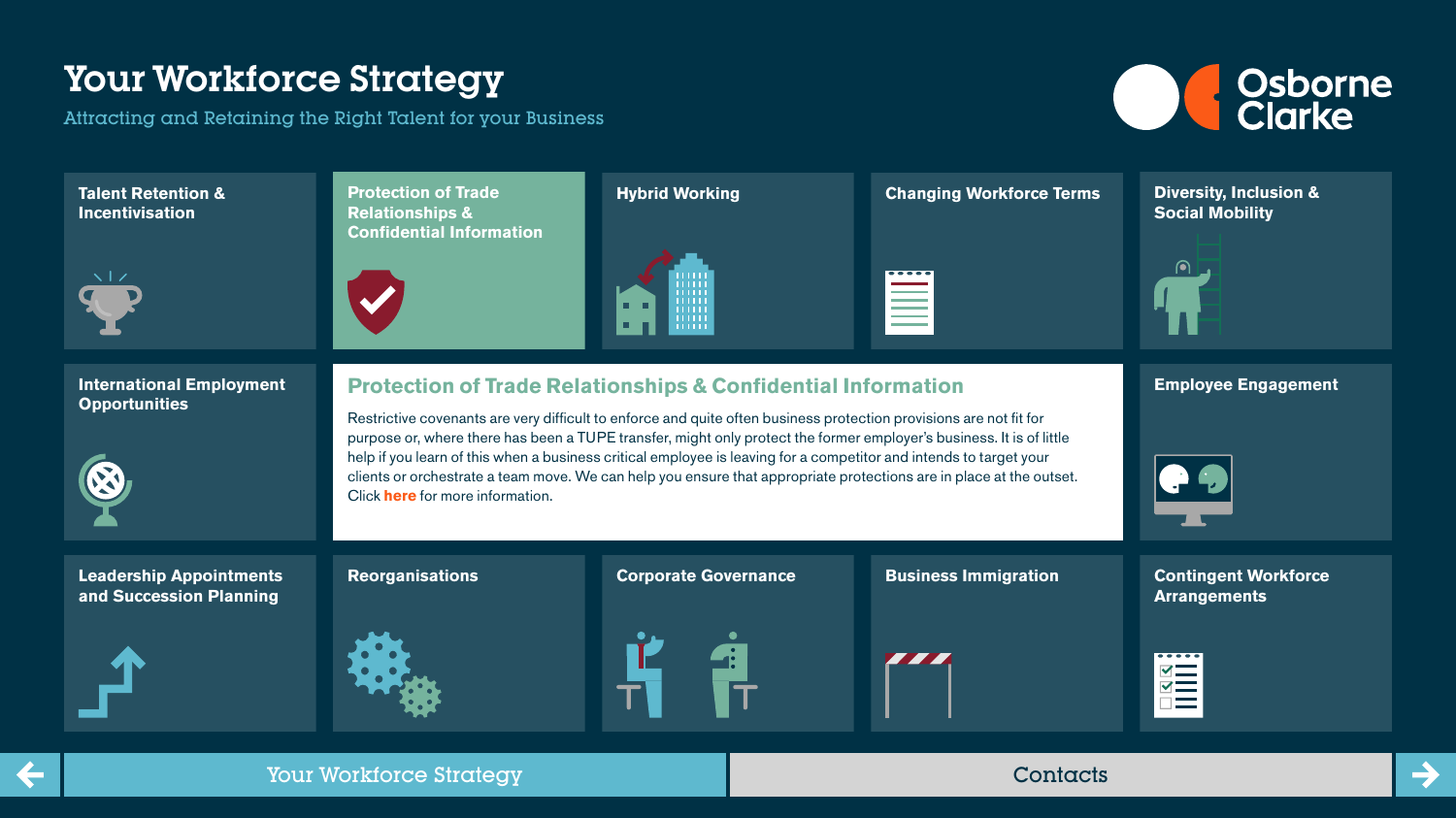

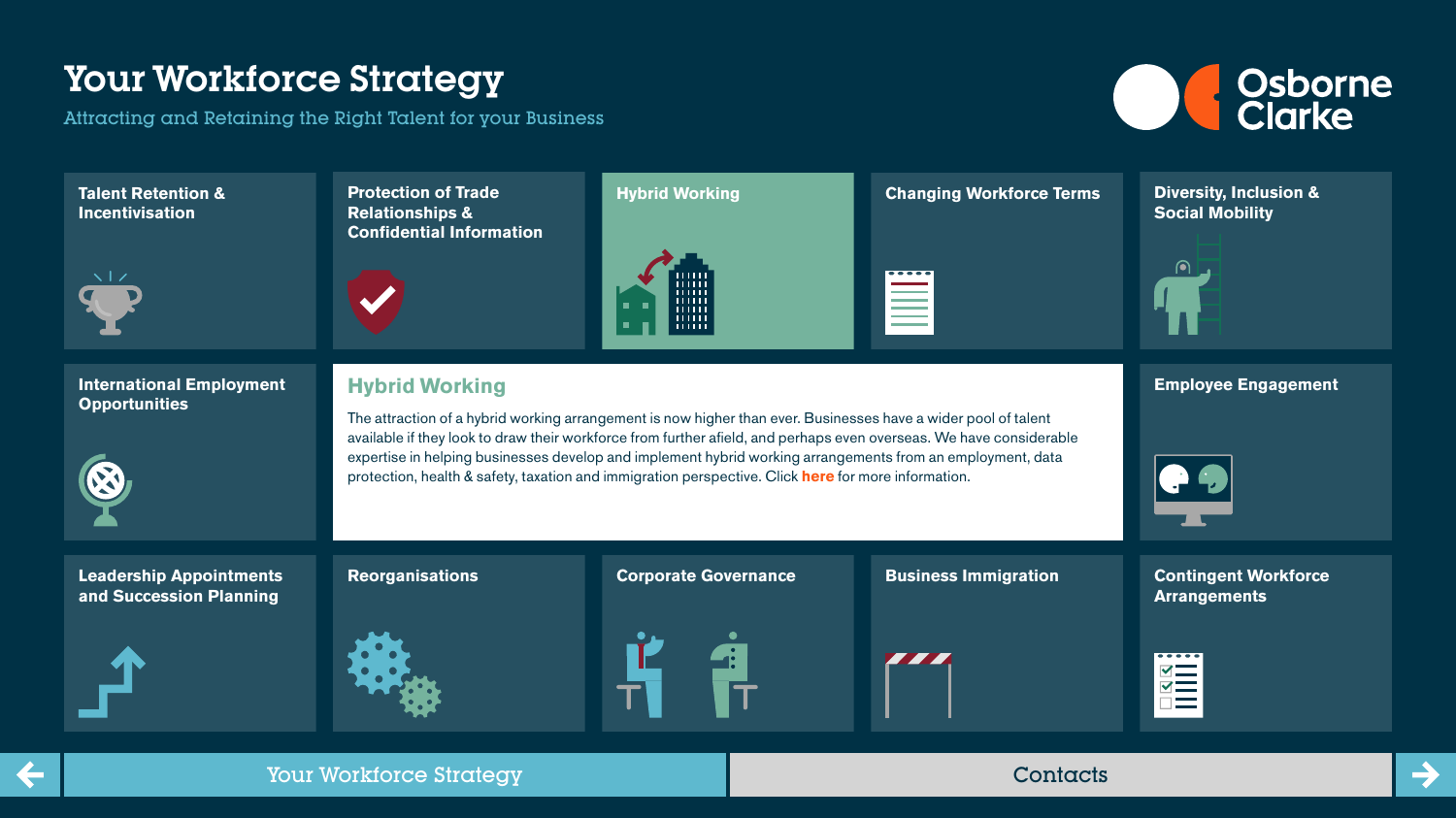Attracting and Retaining the Right Talent for your Business



 $\rightarrow$ 

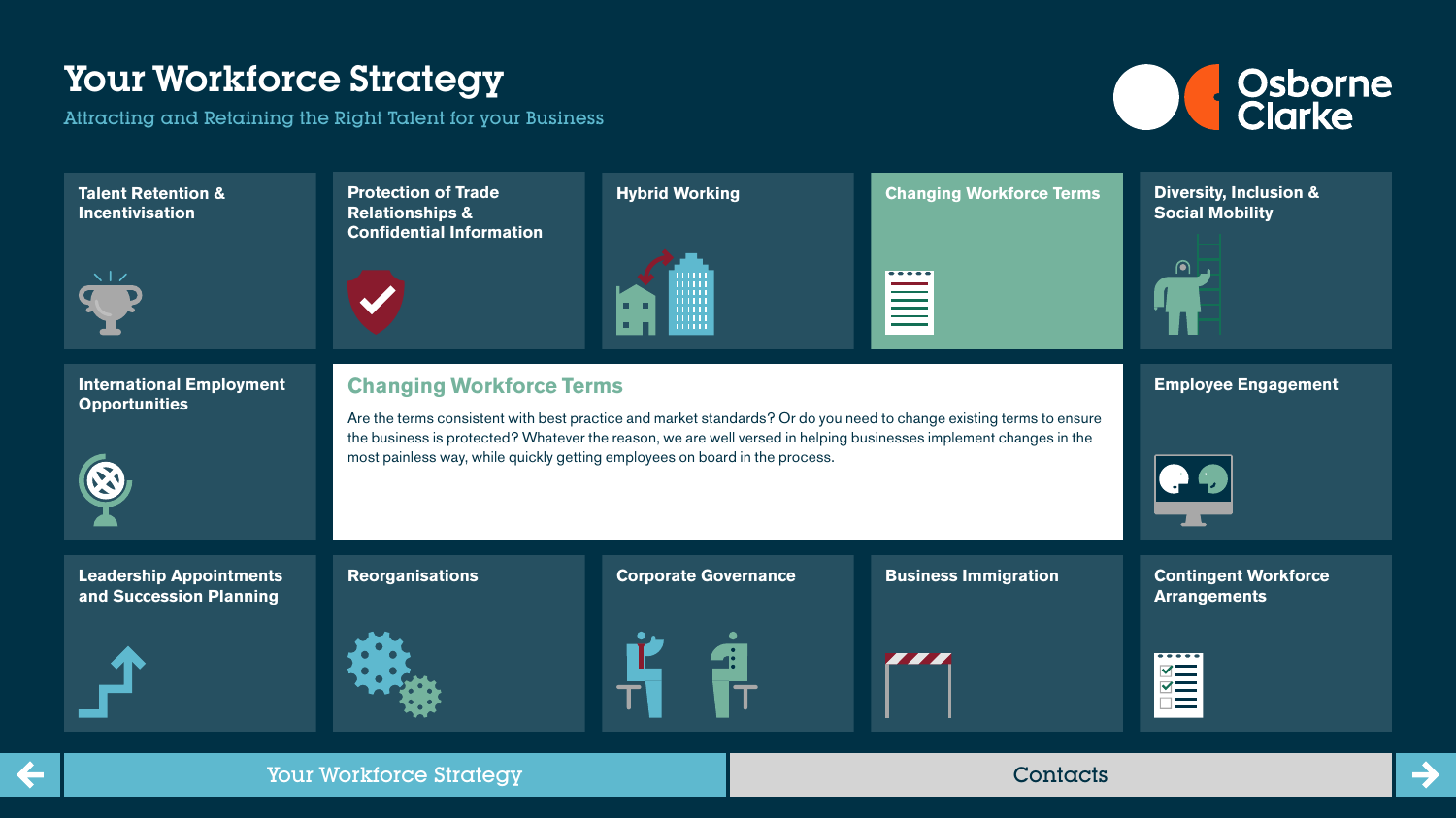Attracting and Retaining the Right Talent for your Business



 $\rightarrow$ 

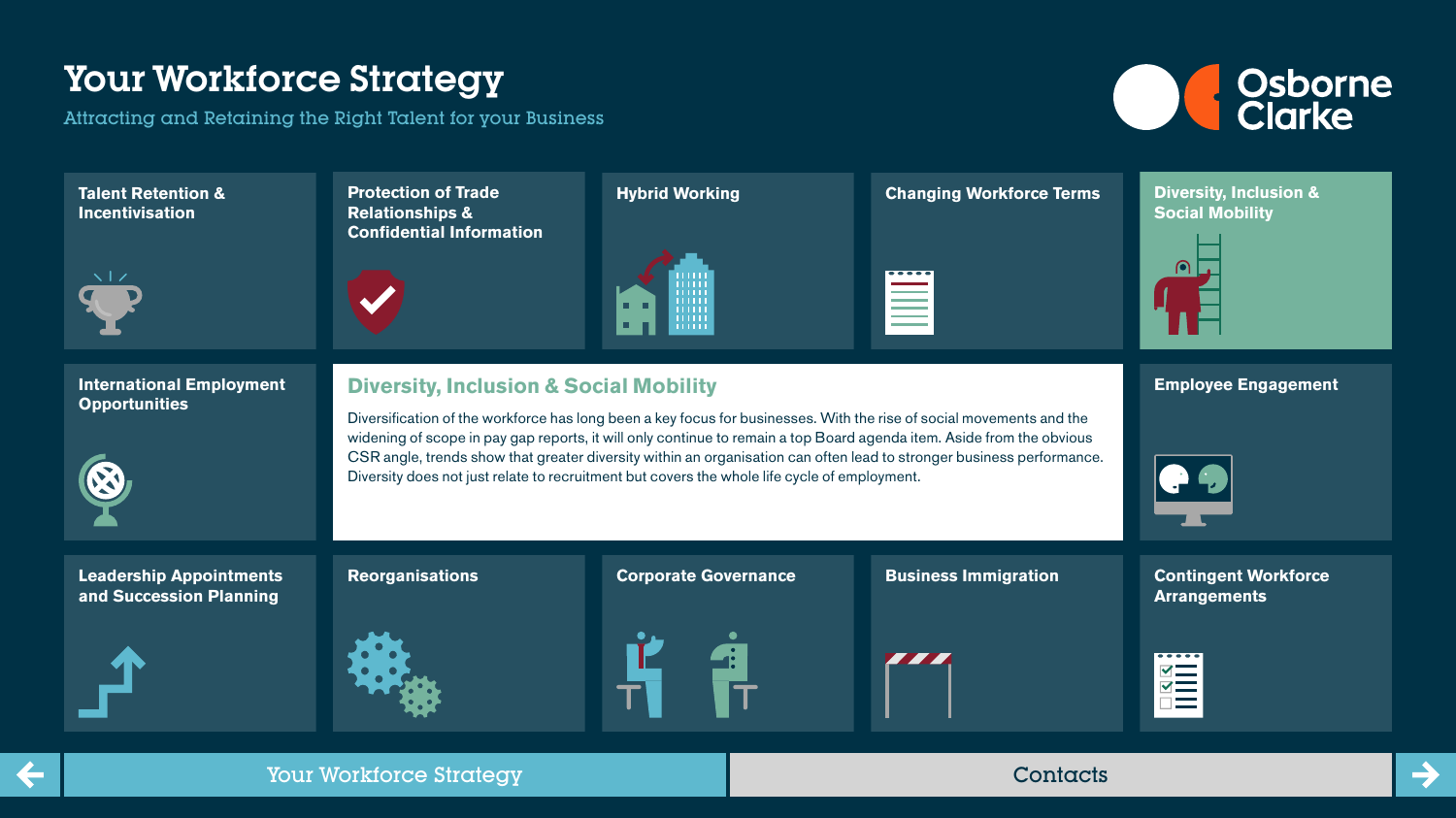![](_page_6_Picture_2.jpeg)

| <b>Talent Retention &amp;</b><br><b>Incentivisation</b>   | <b>Protection of Trade</b><br><b>Relationships &amp;</b><br><b>Confidential Information</b>                                                                                                                                                                                                              | <b>Hybrid Working</b><br>шш<br><b>TELE</b><br>WW | <b>Changing Workforce Terms</b><br>----- | <b>Diversity, Inclusion &amp;</b><br><b>Social Mobility</b><br>$\left( \bullet \right)$ |
|-----------------------------------------------------------|----------------------------------------------------------------------------------------------------------------------------------------------------------------------------------------------------------------------------------------------------------------------------------------------------------|--------------------------------------------------|------------------------------------------|-----------------------------------------------------------------------------------------|
| <b>International Employment</b><br><b>Opportunities</b>   | <b>Employee Engagement</b><br>Communication with employees is essential. Increasingly employers are looking at creating employee forums to<br>increase transparency, loyalty and employee investment in the success of the business. Simply put, a happy workforce<br>often makes for a stable business. |                                                  |                                          | <b>Employee Engagement</b>                                                              |
| <b>Leadership Appointments</b><br>and Succession Planning | <b>Reorganisations</b>                                                                                                                                                                                                                                                                                   | <b>Corporate Governance</b>                      | <b>Business Immigration</b>              | <b>Contingent Workforce</b><br><b>Arrangements</b><br><b>MEN</b>                        |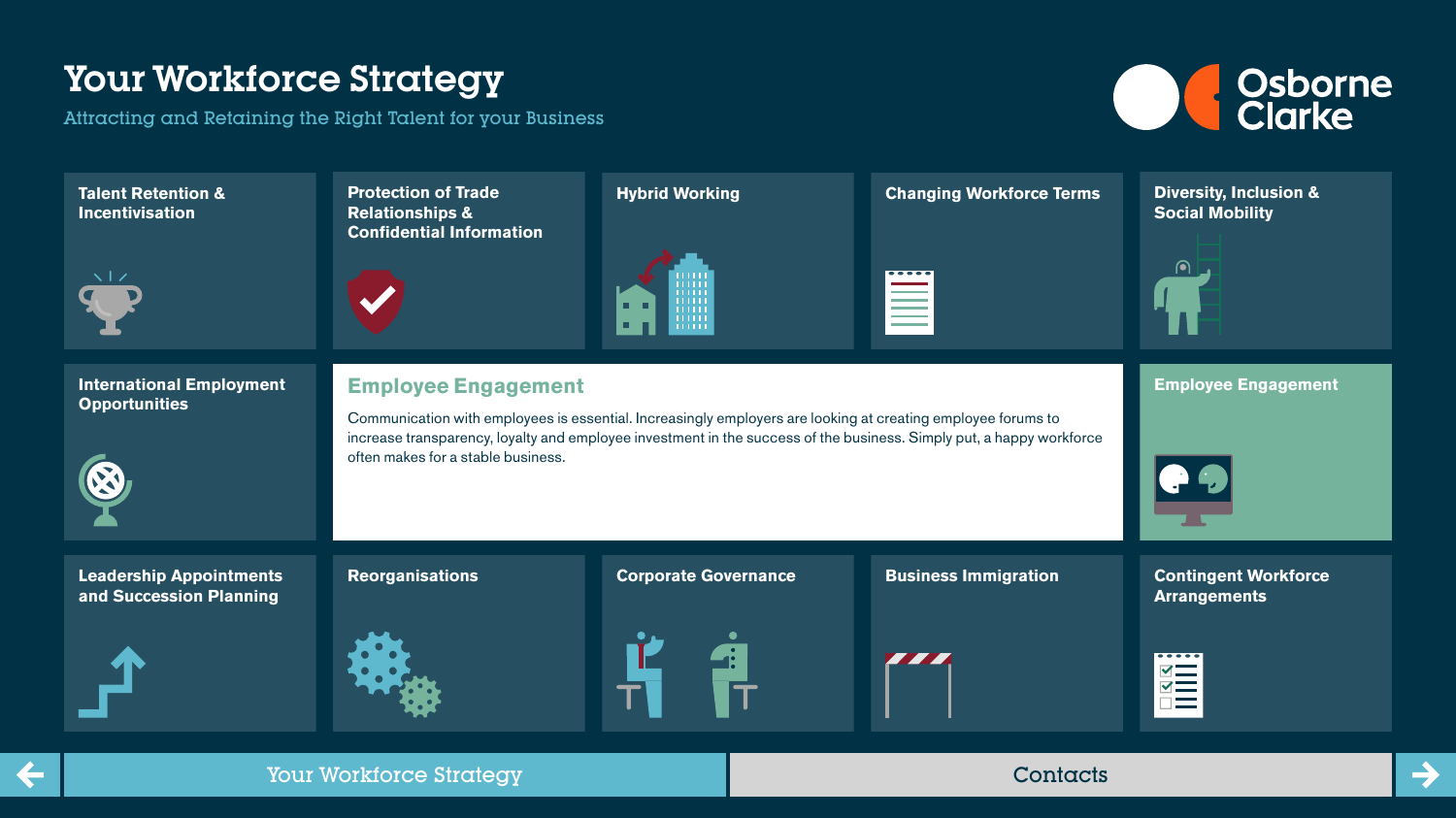Attracting and Retaining the Right Talent for your Business

![](_page_7_Picture_2.jpeg)

 $\rightarrow$ 

![](_page_7_Figure_3.jpeg)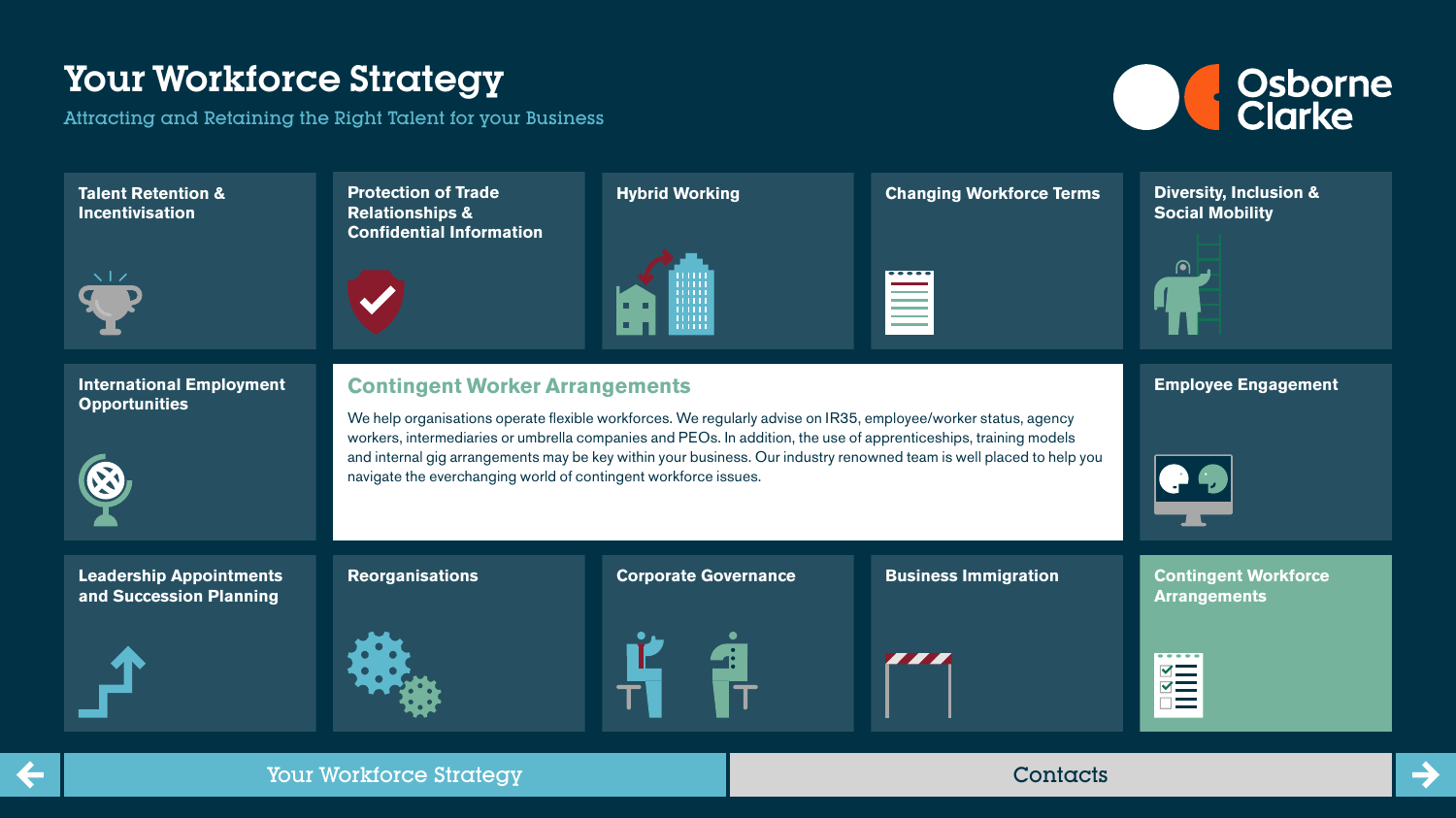![](_page_8_Picture_2.jpeg)

![](_page_8_Figure_3.jpeg)

![](_page_8_Picture_7.jpeg)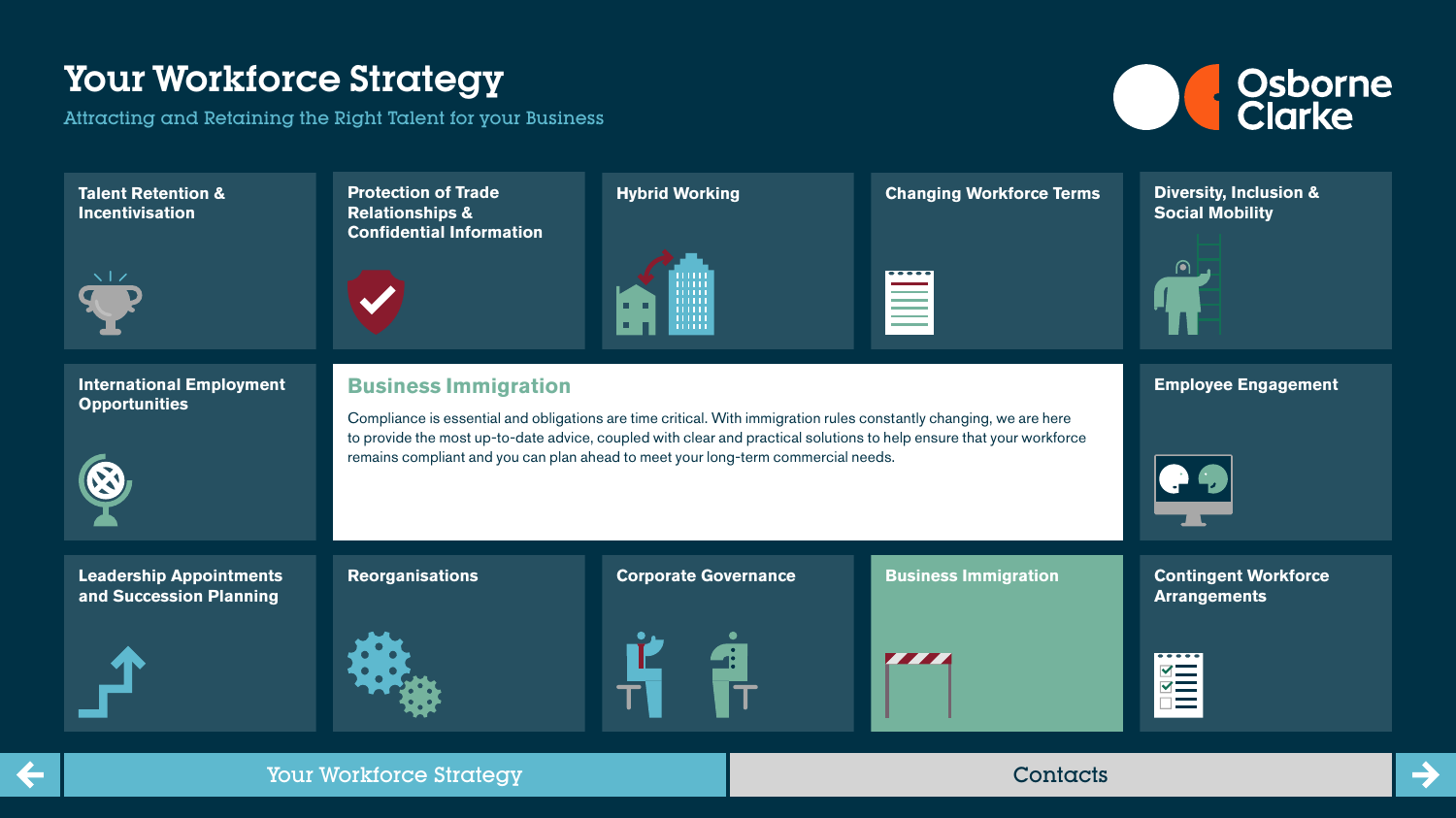Attracting and Retaining the Right Talent for your Business

![](_page_9_Picture_2.jpeg)

 $\rightarrow$ 

![](_page_9_Figure_3.jpeg)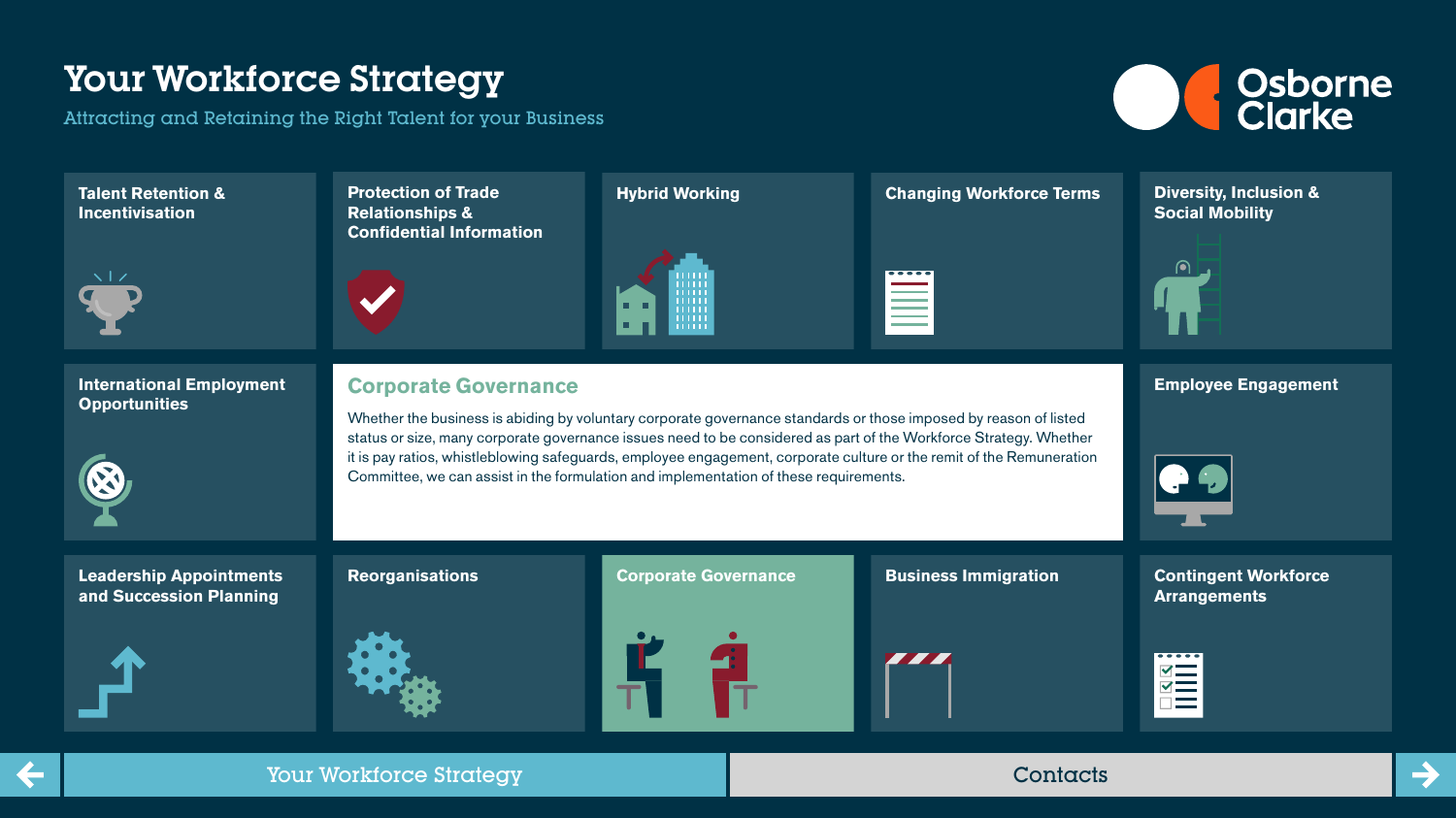Attracting and Retaining the Right Talent for your Business

![](_page_10_Picture_2.jpeg)

![](_page_10_Figure_3.jpeg)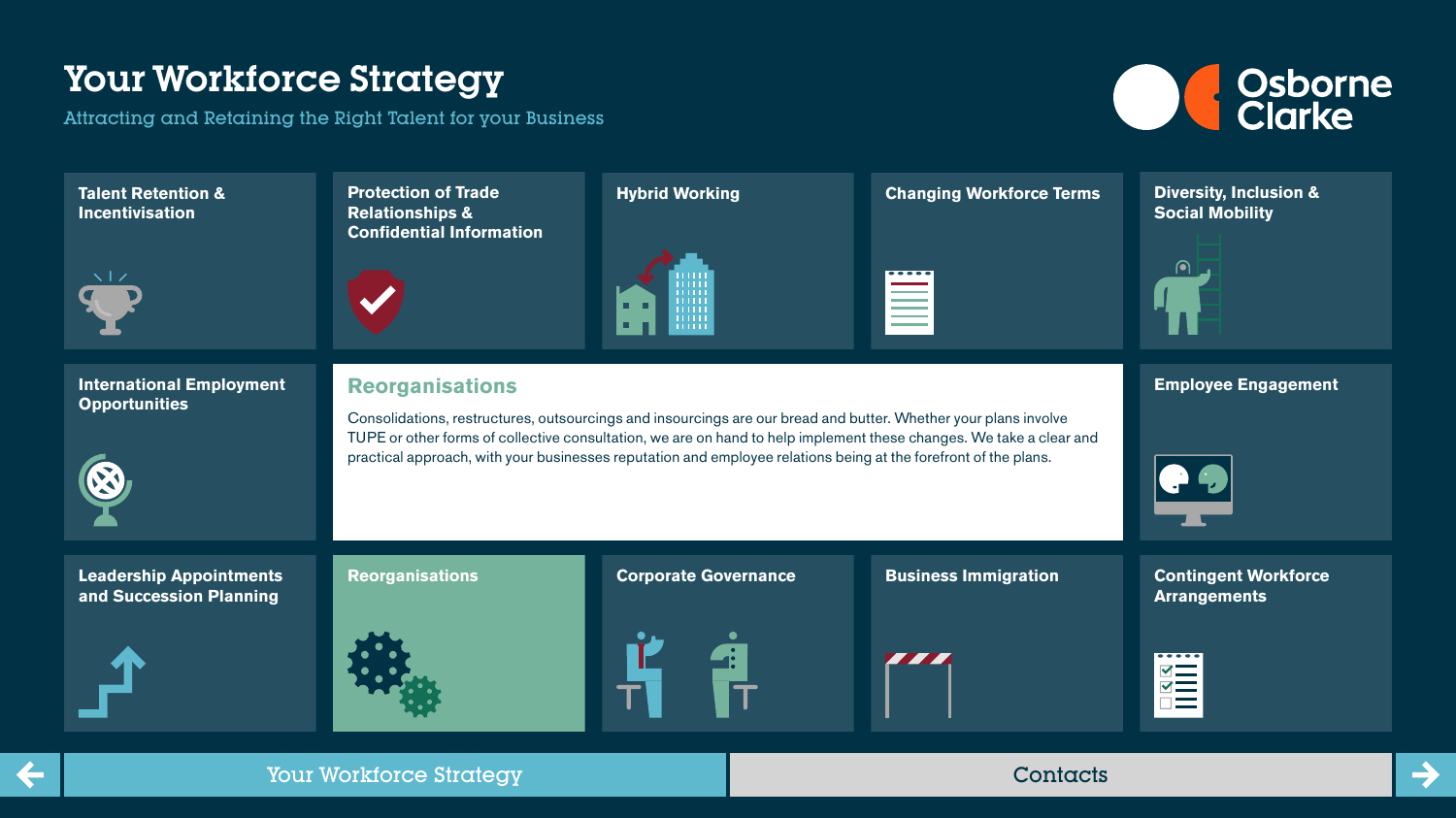![](_page_11_Picture_2.jpeg)

![](_page_11_Figure_3.jpeg)

![](_page_11_Picture_7.jpeg)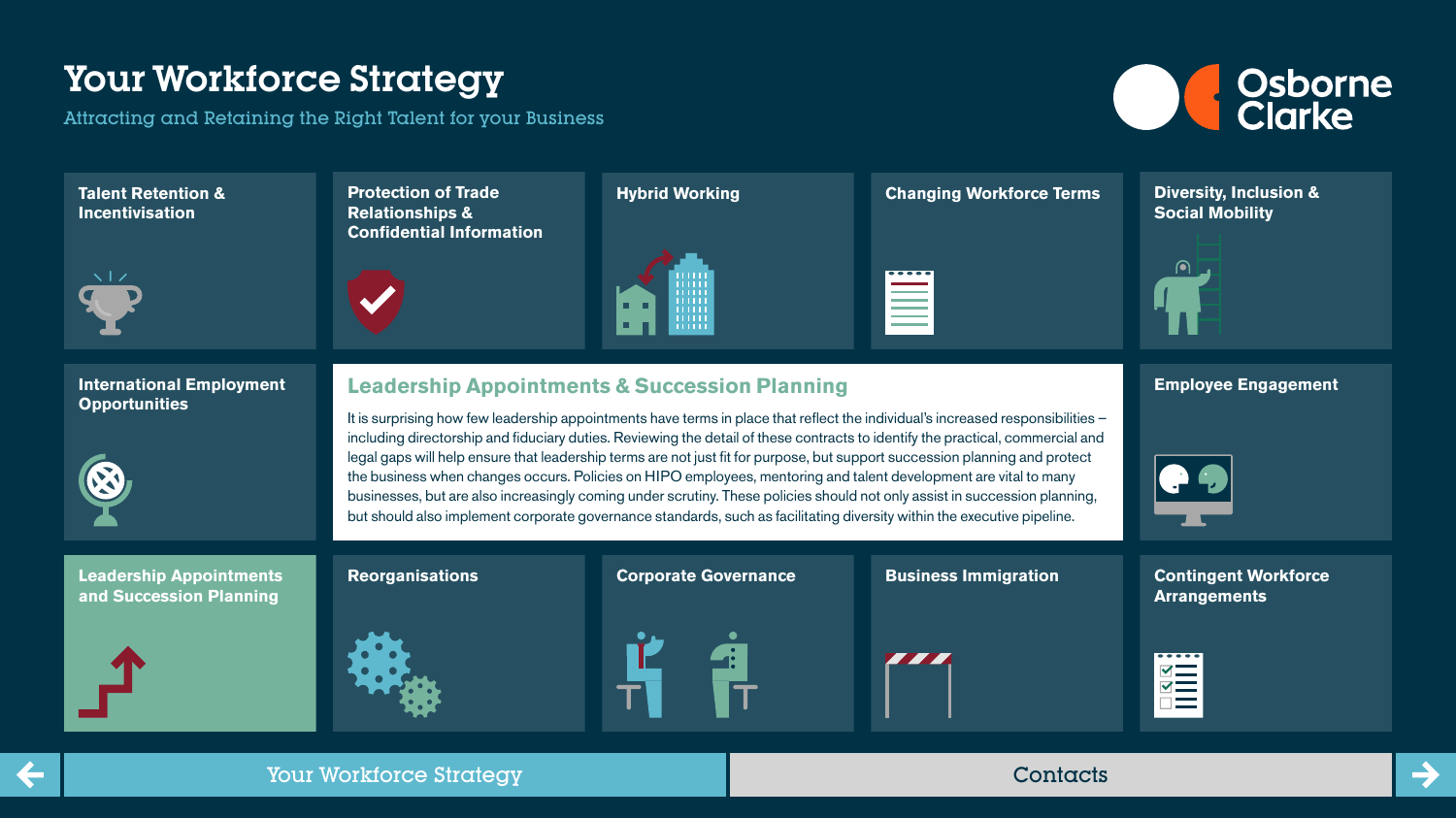![](_page_12_Picture_2.jpeg)

![](_page_12_Figure_3.jpeg)

![](_page_12_Picture_7.jpeg)